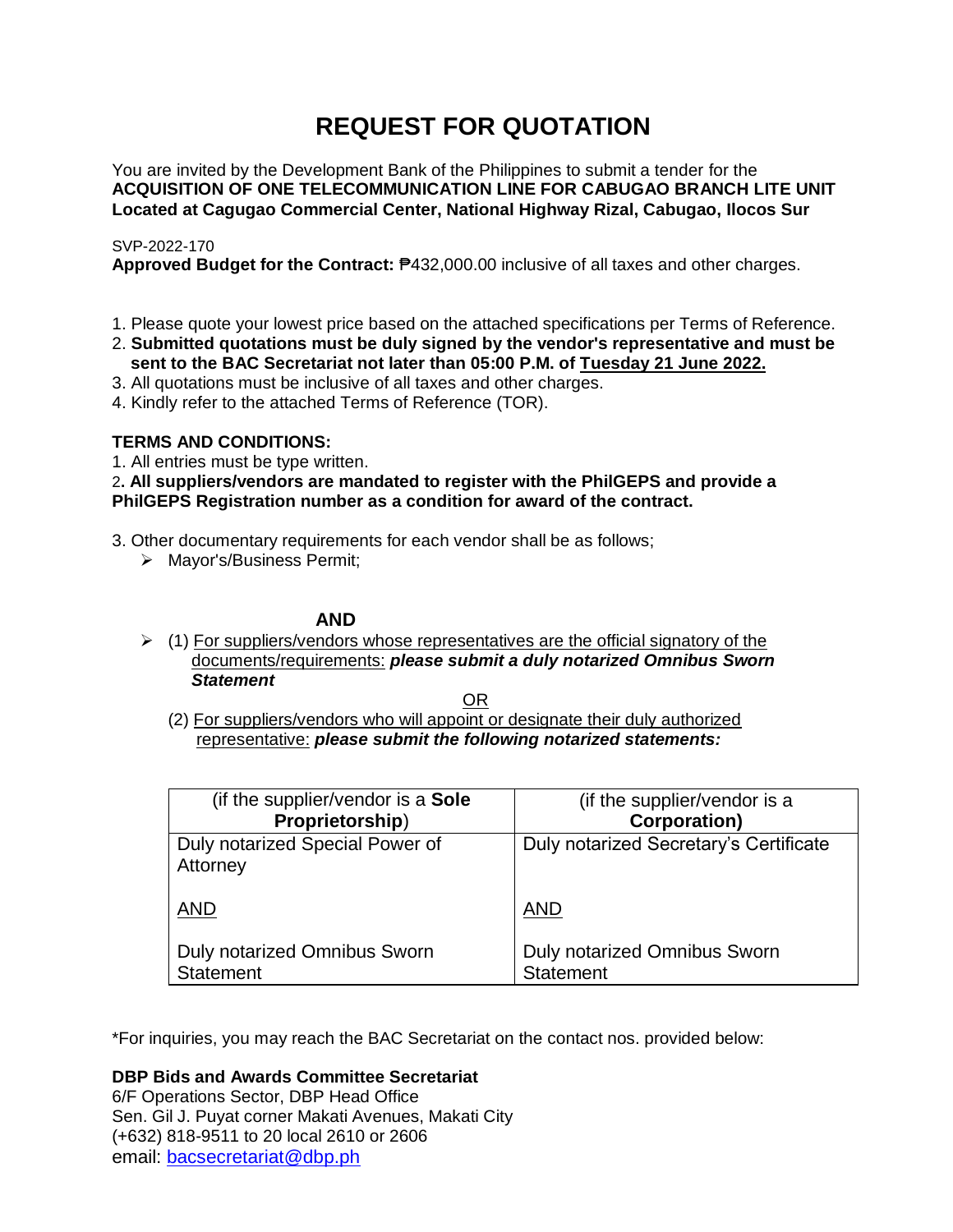#### **Annex A**

# ACQUISITION OF NEW, ADDITIONAL AND/OR REPLACEMENT TELECOMMUNICATION LINE/CONNECTIVITY SERVICE FOR THE DEVELOPMENT BANK OF THE PHILIPPINES (DBP)-**CABUGAO BRANCH LITE UNIT \**

## APPROVED BUDGET FOR THE CONTRACT: Telco A: Php 432,000.00 Telco B: Php 432.000.00

#### **TECHNICAL SPECIFICATIONS**

#### A. BACKGROUND

The telecommunication connectivity service (line) is for the connection of DBP online systems, services and facilities in any of the following DBP remote sites:

- A.1. Branch Office, including:
	- A.1.a. Lending Center
	- A.1.b. Cash Center
	- A.1.c. Branch-Lite Unit
- A.2. Automated Teller Machine (ATM)

#### **B. OBJECTIVE**

To acquire stable, reliable and secure telecommunication connectivity/line service to link DBP remote sites to the Head Office from an authorized and qualified telecommunication service provider (Telco).

#### C. COVERAGE OF THE CONTRACT

The contract will be for a one (1) year period starting from date of acceptance of service with the option for automatic renewal.

#### D. MINIMUM SPECIFICATIONS

- D.1. Connectivity/Line Service Availability
	- > The minimum availability of service is 99.6%.
- D.2. Connectivity/Line Specifications
- D.2.a. Branch Office ☑
	- D.2.a.i. Wired MPLS/VPN, Radio Last Mile with minimum of 2 Mbps bandwidth
	- D.2.a.ii. Inclusive network equipment, such as router and or router/modem, must not be on End-of-Life/End-of-Support status within the contract period
	- D.2.a.iii. Router must support GRE/mGRE tunneling and IP Security (ex. dynamic VPN) and SNMP
	- D.2.a.iv. DBP shall have the full access of the router
	- D.2.a.v. Provide near real time and historical link monitoring

# D.2.b. ATM - Wired

- D.2.b.i. VPN connection at least 128 Kbps via MPLS
- D.2.b.ii. Inclusive network equipment, such as router and or router/modem, must not be on End-of-Life/End-of-Support status within the contract period
- D.2.b.iii. Support GRE tunneling and SNMP
- D.2.b.iv. Provide near real time and historical link monitoring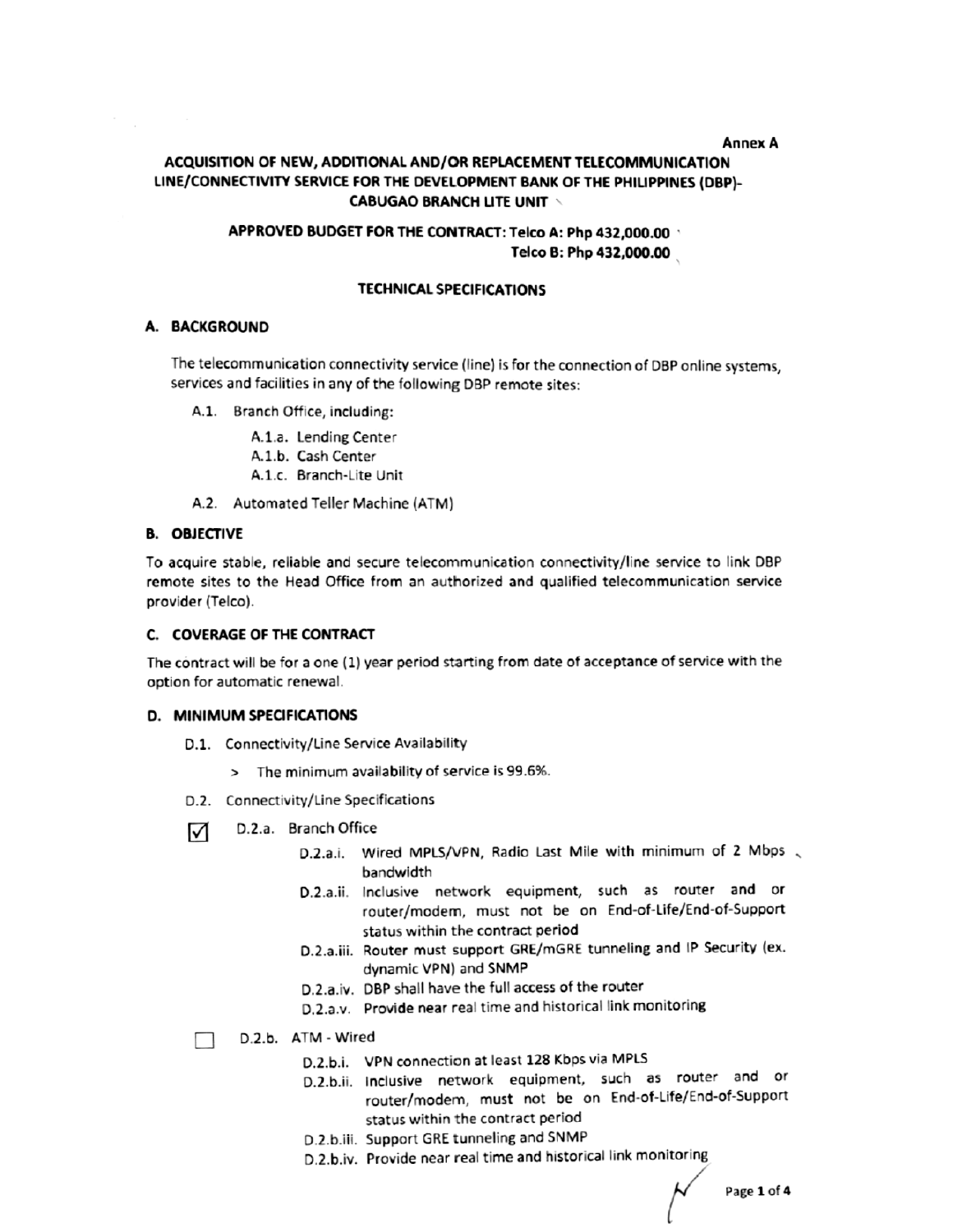ACQUISITION OF NEW, ADDITIONAL AND JOR REPLACEMENT OF TELECOMMUNICATION. LINE/ CONNECTIVITY SERVICE FOR THE DEVELOPMENT BANK OF THE PHILIPPINES (DBP)

- $\Box$  D.2.c. ATM Wireless
	- D.2.c.i. Provide data transmission function by public GPRS/ GSM network or higher
	- D.2.a.vii. Inclusive network equipment, such as router and or router/modem, must not be on End-of-Life/End-of-Support status within the contract period
	- D.2.c.ii. Support GRE Tunneling and SNMP
	- D.2.c.iii. Provide GUI access for local and remote management
	- D.2.c.iv. Operate at -30~+75°C temperature
	- D.2.c.v. Has LED status indication
	- D.2.c.vi. Support RJ45 console port
	- D.2.c.vii. Include: 1 power cord, 2 antennas, 1 console cable, 1 set documentation
	- D.2.c.viii. Provide near real time and historical link monitoring.
	- D.2.c.ix. Meet the average latency requirement of not greater than 200ms measured using the Ping utility or any similar mobile applications
	- D.2.c.x. Meet signal requirement of not less than 2 bars measured using mobile or similar devices capable of said measurement
	- D.2.c.xi. DBP shall have full access to the Modem/Router
- D.3. Support Services and Incident Management
	- D.3.a. The Telco shall provide 24 x 7 onsite, telephone and email support. For every service unavailability/downtime reported, the response time shall be within thirty (30) minutes.
	- D.3.b. Upon the occurrence of service unavailability/downtime, the Telco shall:
		- D.3.b.i. Conduct problem isolation/resolution and link restoration activities
		- D.3.b.ii. Notification via electronic mail (E-mail) and telephone within one (1) hour of the occurrence
		- D.3.b.iii. Minimum of twice a day status report to DBP via E-Mail
		- D.3.b.iv. Estimated time of arrival (ETA) if onsite activities required
		- D.3.b.v. Estimated time of resolution (ETR)
		- D.3.b.vi. Root cause
		- D.3.b.vii. Comply with DBP policies on security and confidentiality during support services.
	- D.3.c. The Telco shall submit an incident report stating the reason/s for the outage and detailing the steps undertaken to resolve a particular problem upon DBP's request.
- D.4. Service Performance Review
	- > The Telco shall conduct a performance review session at least once every quarter of a year

#### E. TELECOMMUNICATION CONNECTIVITY/LINE REQUIREMENT CLASSIFICATION

The primary objective of the following provisions is to have multiple Telcos per site, providing service redundancy, high availability and avoiding single point of failure.

- **College** E.1. New Telecommunication Line Requirement
	- E.1.a. Covered Sites

Page 2 of 4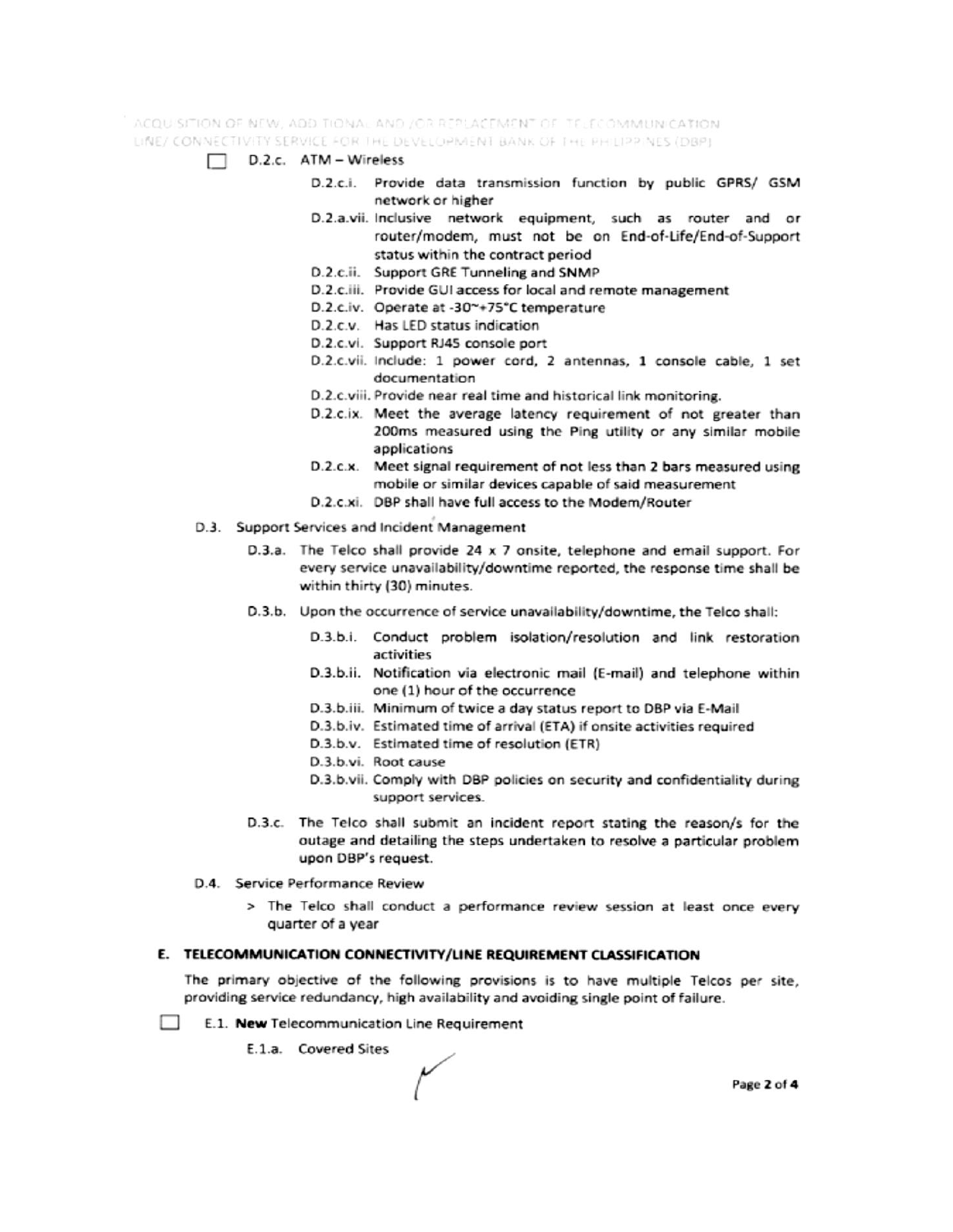ACQUISITION OF NEW, ADDITIONAL AND /OR REPLACEMENT OF TELECOMMUNICATION LINE/ CONNECTIVITY SERVICE FOR THE DEVELOPMENT BANK OF THE PHILIPPINES (DBP)

#### > New remotes sites

#### E.1.b. Telco Selection Criteria

- > Telecommunication Line for Branch Office
	- E.1.b.i. Two (2) different Telcos (Telco A and Telco B) shall be selected
	- E.1.b.ii. Telco A is the lowest (winning) provider
	- E.1.b.iii. Telco B is the second lowest provider
- > Telecommunication Line for Additional ATM Facility of a Branch Office
	- E.1.b.iv. The Telco must be different from the one which has the majority or most of the telecommunication connectivity services provided for the ATM/s of that Branch Office

#### E.2. Additional Telecommunication Line Requirement

- E.2.a. Covered Sites
	- > For existing sites with existing telecommunication line/s
- E.2.b. Telco Exception
	- > The Telco/s of the existing line/s servicing the site shall not be invited and will not be allowed to participate

#### √ E.3. Replacement Telecommunication Line Requirement

- E.3.a. Covered Sites
	- > For existing sites with existing telecommunication line/s
- E.3.b. Telco Exception
	- E.3.b.i. For Telco Redundancy Replacement
		- > The Telco of the existing line/s servicing the site including the one to be replaced shall not be invited and will not be allowed to participate
	- E.3.b.ii. Replacement for the Purpose of Telecommunication Line Capacity (Bandwidth) Upgrade
		- > The Telco of the other existing line/s servicing the site (i.e., other than the one to be replaced) shall not be invited and will not be allowed to participate
	- E.3.b.iii. For Wireless to Wired Facility Replacement
		- > The Telco of the other existing line/s servicing the site (i.e., other than the one to be replaced) shall not be invited and will not be allowed to participate

## F. DISCONTINUANCE OF SERVICE

DBP can opt to discontinue the service within the contract period without pre-termination fee/s, if the Telco provider fails to meet the required minimum availability of service, specified in item D.1, for three (3) consecutive months (3-strike rule)

#### **G. PAYMENT**

The payment shall be in a monthly basis every after the service acceptance.

Ν Page 3 of 4